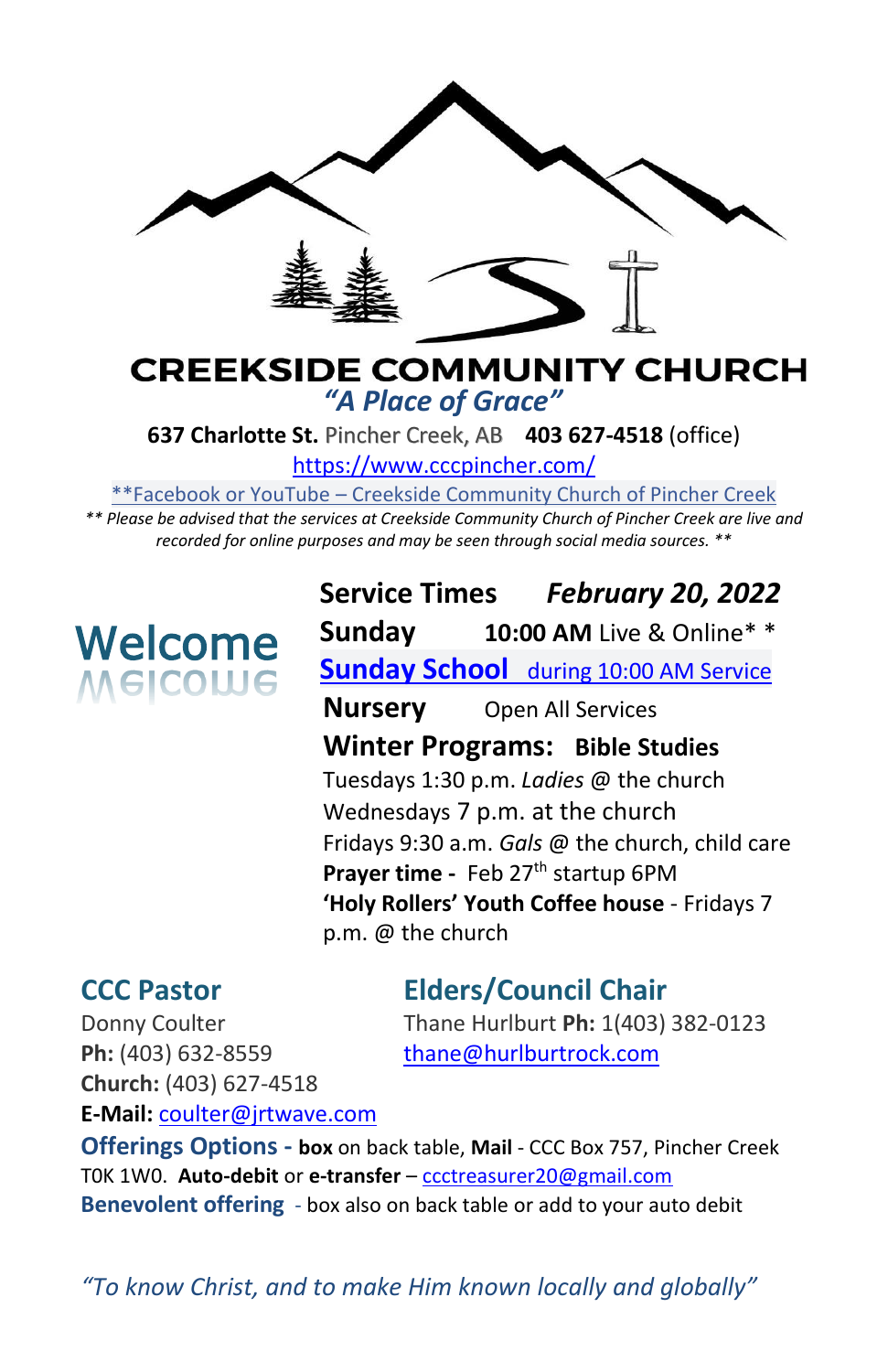# **Ministries & Outreach**

**Community** Joy Hurlburt *Deacon, Congregational Care 403 330-5399* [joy@hurlburtrock.com](mailto:joy@hurlburtrock.com)

**Missions** – please speak to Pastor Donny

**Prayer Needs** Pastor Donny

**Youth Ministry 'Holy Rollers' Youth**

# **Today's Service**

**Welcome and Announcements** *Thane Hurlburt & Pastor Donny*

- ➢ **CCC's Annual General Meeting – February 22nd @ 7 p.m. All members and adherents – please come!** An AGM is a *celebration of God working* in the life of the church
- $\triangleright$  Randy Boldt has been put forward as a new elder.
- ➢ **Prayer time** led by Cliff **– February 27th start-up**
- ➢ **Hymn sing** led by Mel & Margie **– second Sunday evening of**  month. First singing is March 13<sup>th</sup>.
- ➢ **Snow Removal**: February 21 28 Tony O, Jeff D, Darryl W
- ➢ **SPECIAL OFFERING**: Helen Blackburn **on SUNDAY March 6.**

# **Worship through Music** *Led by Cliff*

*The Solid Rock Amazing Grace (My Chains Are Gone) Pass Me Not O Gentle Saviour He Will Not Let You Fall*

*You Are My Hiding Place*

# **through Prayer and Praise** *Led by Thane & Pastor Donny*

- $\checkmark$  Praise for the life of this church over the past year, and all that has been done in the name of Jesus
- $\checkmark$  Please pray for Jo Baker and her family as Jo has just received word that her brother died suddenly
- $\checkmark$  Pray for Gina and her husband Darren and their new baby daughter!
- ✓ Pray for Tony Oliveri and his wife, Michelle *Just Married!* as they begin their new life together
- $\checkmark$  Praise for Betty Smith now under treatment not a cure but push back against her cancer. Thank you for your faithful prayers for Betty and her son Geoff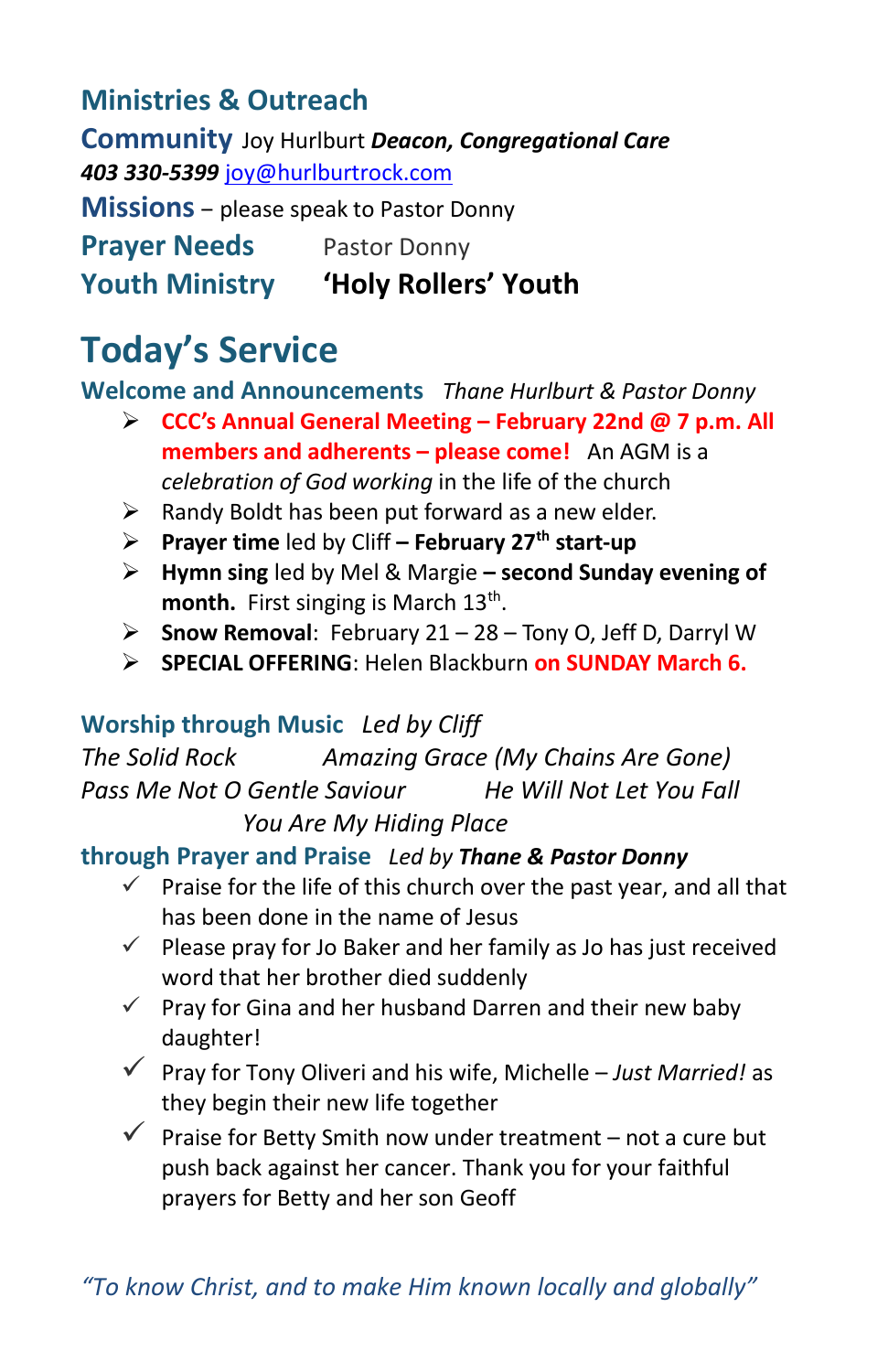# **Today's Message Notes . . .**

## **I. A high view of God leads to the lack of worry Phil 4:6,7**

# **A. Principle of Prayer in Phil 4:6,7**

- 1. Do not worry
- 2. Be thankful
- 3. And the peace of God will guard your heart and mind
- When we have this high view of God it means that we
	- 1. We enter into a request without worry or anxiety
	- 2. make our prayers and supplications to God the expression of what we desire in our limited fleshly finite capacity.
	- 3. Then we thank Him for what He can do, may do and will do
	- 4. It is here that we settle into a TRUST of God with that TRUST comes a incomprehensible PEACE guarding of our hearts and minds
- This kind of praying is what we call prayers of FAITH
- Faith is a confidence in God that whatever our future is good or bad or indifferent – is what He knows is best for us
- Romans 8:28; II Corinthians 4:16-18; Romans 5:3,4

#### **B. DO not worry**

- Hebrews 11:6 Romans 14:23
- Worry hinders prayer. It is a SIN!
- We are to worry about nothing because we can pray about everything.
- When we worry, we fear that God is not wise enough, strong enough, or good enough to prevent disaster.
- When we have a LOW view of God
	- 1. When we worry starting point comes from a place of no trust or mistrust
	- 2. Here we cannot be thankful. We are never sure that God has my good in mind
	- 3. There is no place for PEACE when worry and anxiety rule our hearts and minds.
- Romans 14:22,23 At the root of sin is a lack of TRUST in God and His righteous intent for our lives.

## **\*\* If we believe this, then with it comes an unbelievable PEACE in life.\*\***

## **C. Give thanks in ALL things**

- The best way to combat worry is to be thankful
- In EVERYTHING give thanks! Your good times and Your bad times
- o "There is nothing too great for God's power; and nothing too small for his fatherly care."

## **If you want God to do something in your life, your kids, your community – Well it starts with you!**

*"To know Christ, and to make Him known locally and globally"*